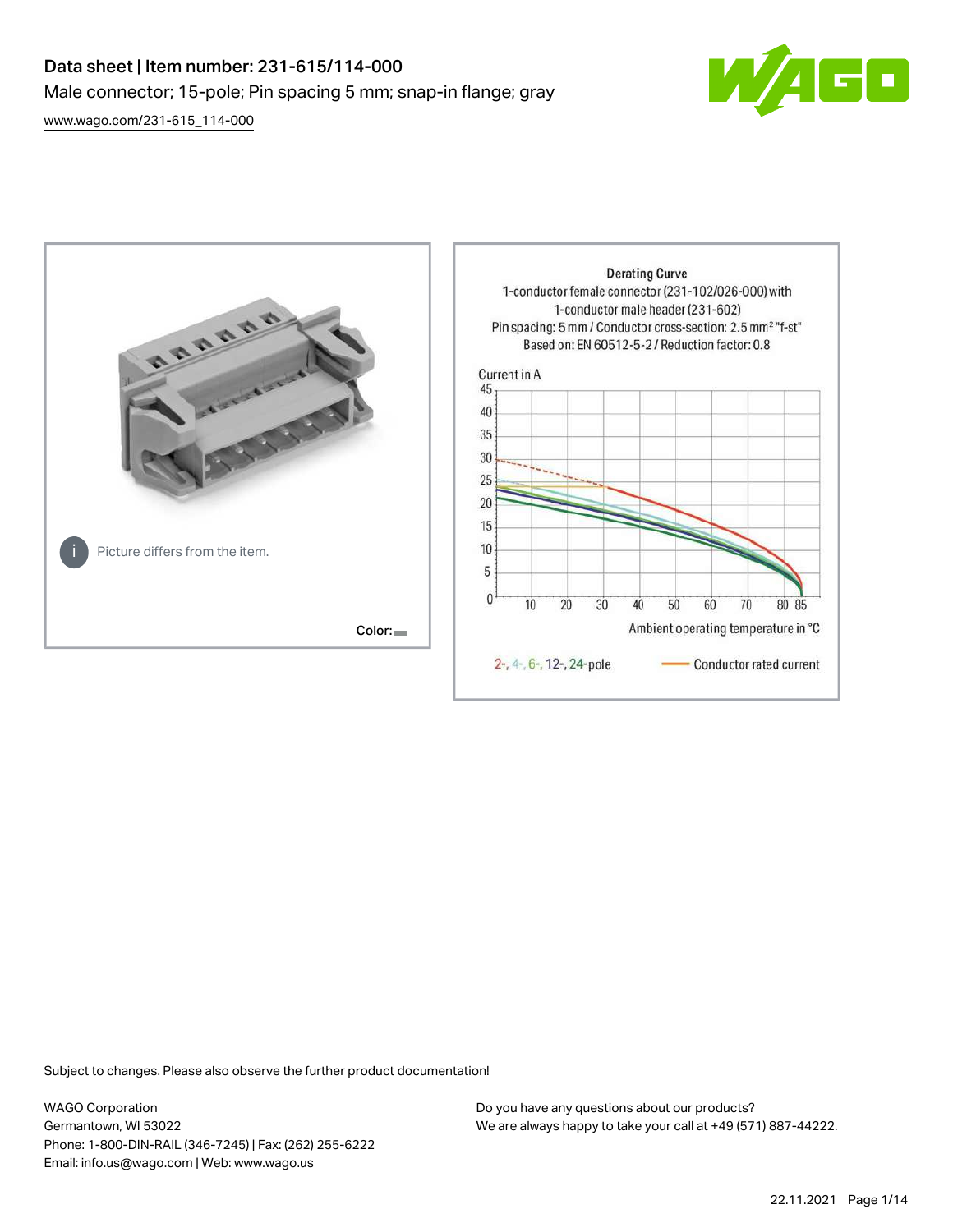



## Item description

- $\blacksquare$ Universal connection for all conductor types
- $\blacksquare$ Easy cable pre-assembly and on-unit wiring via vertical and horizontal CAGE CLAMP® actuation
- $\blacksquare$ For wire-to-wire and board-to-wire connections
- $\blacksquare$ Versions available with snap-in mounting feet or flanges for panel or through-panel mounting
- П With coding fingers

## Data Notes

Safety information 1 The MCS – MULTI CONNECTION SYSTEM includes connectors without breaking capacity in accordance with DIN EN 61984. When

Subject to changes. Please also observe the further product documentation!  $\mathbf{u}$ 

WAGO Corporation Germantown, WI 53022 Phone: 1-800-DIN-RAIL (346-7245) | Fax: (262) 255-6222 Email: info.us@wago.com | Web: www.wago.us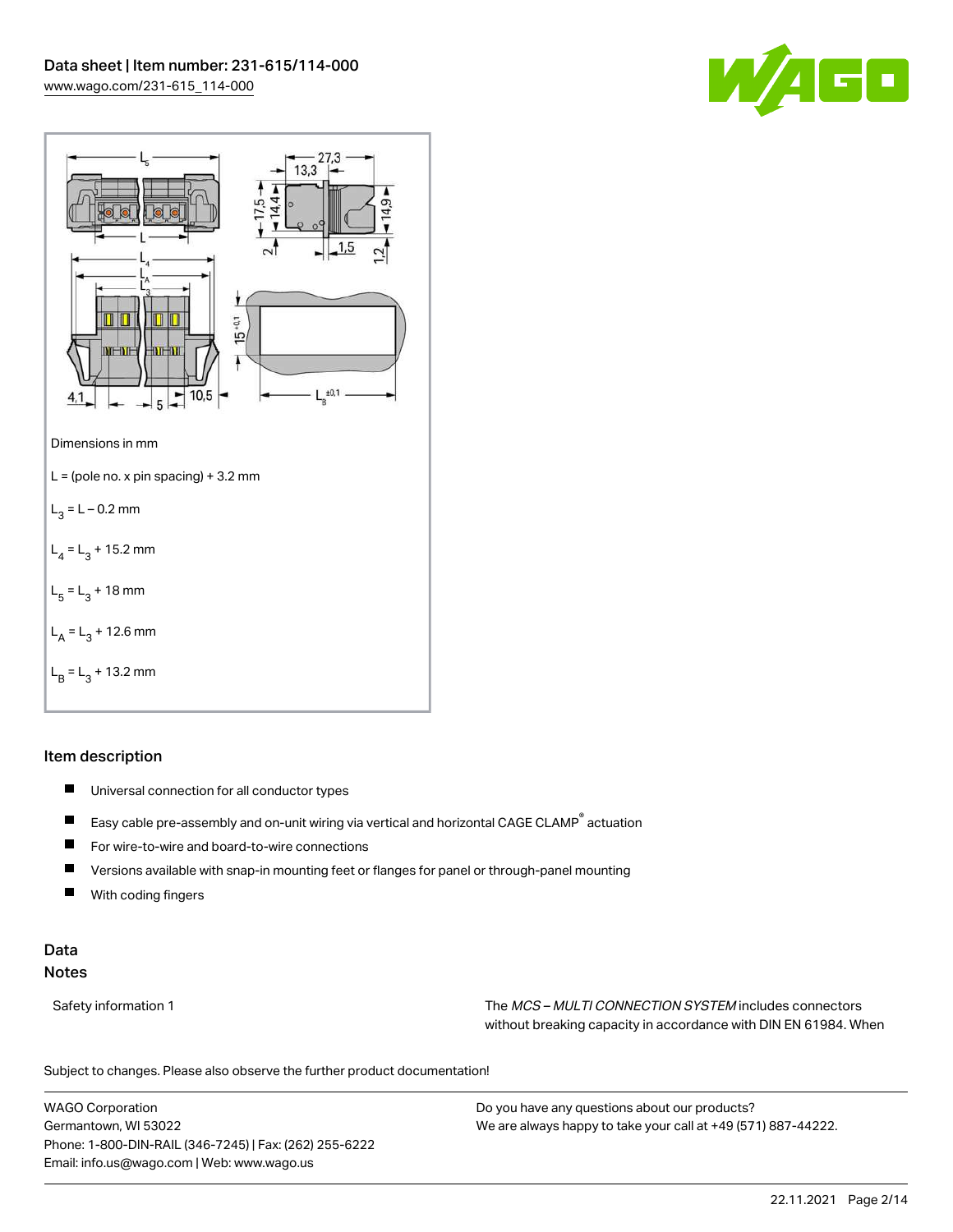

| unmated.                                                         |
|------------------------------------------------------------------|
| ensure header pins, which can be touched, are not live when      |
| /disconnected when live or under load. The circuit design should |
| used as intended, these connectors must not be connected         |

| Variants: | Other pole numbers                                               |
|-----------|------------------------------------------------------------------|
|           | Gold-plated or partially gold-plated contact surfaces            |
|           | Other versions (or variants) can be requested from WAGO Sales or |
|           | configured at https://configurator.wago.com/                     |

## Electrical data

#### IEC Approvals

| Ratings per                 | IEC/EN 60664-1                                                       |
|-----------------------------|----------------------------------------------------------------------|
| Rated voltage (III / 3)     | 320 V                                                                |
| Rated surge voltage (III/3) | 4 <sub>kV</sub>                                                      |
| Rated voltage (III/2)       | 320 V                                                                |
| Rated surge voltage (III/2) | 4 <sub>k</sub> V                                                     |
| Nominal voltage (II/2)      | 630 V                                                                |
| Rated surge voltage (II/2)  | 4 <sub>k</sub> V                                                     |
| Rated current               | 12A                                                                  |
| Legend (ratings)            | (III / 2) $\triangleq$ Overvoltage category III / Pollution degree 2 |

### UL Approvals

| Approvals per                  | UL 1059 |
|--------------------------------|---------|
| Rated voltage UL (Use Group B) | 300 V   |
| Rated current UL (Use Group B) | 15 A    |
| Rated voltage UL (Use Group D) | 300 V   |
| Rated current UL (Use Group D) | 10 A    |

### Ratings per UL

| Rated voltage UL 1977 | 600 V |
|-----------------------|-------|
| Rated current UL 1977 |       |

#### CSA Approvals

| Approvals per                   | <b>CSA</b> |
|---------------------------------|------------|
| Rated voltage CSA (Use Group B) | 300 V      |
| Rated current CSA (Use Group B) | 15 A       |
| Rated voltage CSA (Use Group D) | 300 V      |

Subject to changes. Please also observe the further product documentation!

| <b>WAGO Corporation</b>                                | Do you have any questions about our products?                 |
|--------------------------------------------------------|---------------------------------------------------------------|
| Germantown, WI 53022                                   | We are always happy to take your call at +49 (571) 887-44222. |
| Phone: 1-800-DIN-RAIL (346-7245)   Fax: (262) 255-6222 |                                                               |
| Email: info.us@wago.com   Web: www.wago.us             |                                                               |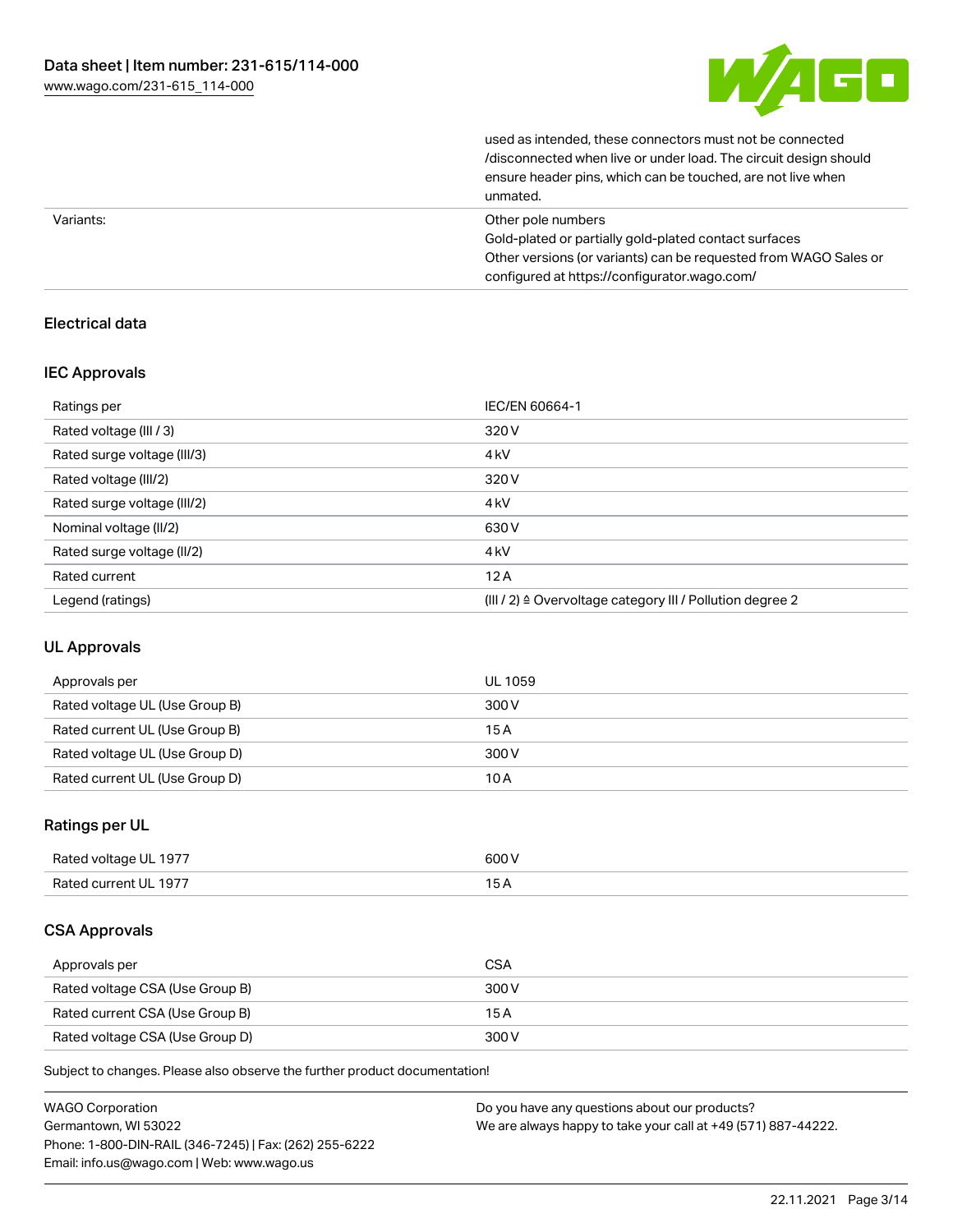[www.wago.com/231-615\\_114-000](http://www.wago.com/231-615_114-000)



| Rated current CSA (Use Group D) |  |
|---------------------------------|--|
|                                 |  |

# Connection data

| Total number of connection points | 15 |
|-----------------------------------|----|
| Total number of potentials        | 15 |
| Number of connection types        |    |
| Number of levels                  |    |

### Connection 1

| Connection technology                             | CAGE CLAMP®                             |
|---------------------------------------------------|-----------------------------------------|
| Actuation type                                    | Operating tool                          |
| Solid conductor                                   | $0.082.5$ mm <sup>2</sup> / 28  12 AWG  |
| Fine-stranded conductor                           | $0.08$ 2.5 mm <sup>2</sup> / 28  12 AWG |
| Fine-stranded conductor; with insulated ferrule   | $0.251.5$ mm <sup>2</sup>               |
| Fine-stranded conductor; with uninsulated ferrule | $0.252.5$ mm <sup>2</sup>               |
| Strip length                                      | $89$ mm / 0.31  0.35 inch               |
| Number of poles                                   | 15                                      |
| Conductor entry direction to mating direction     | 0°                                      |

# Physical data

| Pin spacing | 5 mm / 0.197 inch    |
|-------------|----------------------|
| Width       | 96 mm / 3.78 inch    |
| Height      | 17.5 mm / 0.689 inch |
| Depth       | 27.5 mm / 1.083 inch |

#### Mechanical data

| Housing sheet thickness | $0.5$ 2.5 mm / 0.02  0.098 inch |
|-------------------------|---------------------------------|
| Mounting type           | Snap-in                         |
| Mounting type           | Feed-through mounting           |

#### Plug-in connection

| Contact type (pluggable connector) | Male connector/plug |
|------------------------------------|---------------------|
| Connector (connection type)        | for conductor       |
| Mismating protection               | No                  |
| Locking of plug-in connection      | Without             |

Subject to changes. Please also observe the further product documentation! Material data

| <b>WAGO Corporation</b>                                | Do you have any questions about our products?                 |
|--------------------------------------------------------|---------------------------------------------------------------|
| Germantown, WI 53022                                   | We are always happy to take your call at +49 (571) 887-44222. |
| Phone: 1-800-DIN-RAIL (346-7245)   Fax: (262) 255-6222 |                                                               |
| Email: info.us@wago.com   Web: www.wago.us             |                                                               |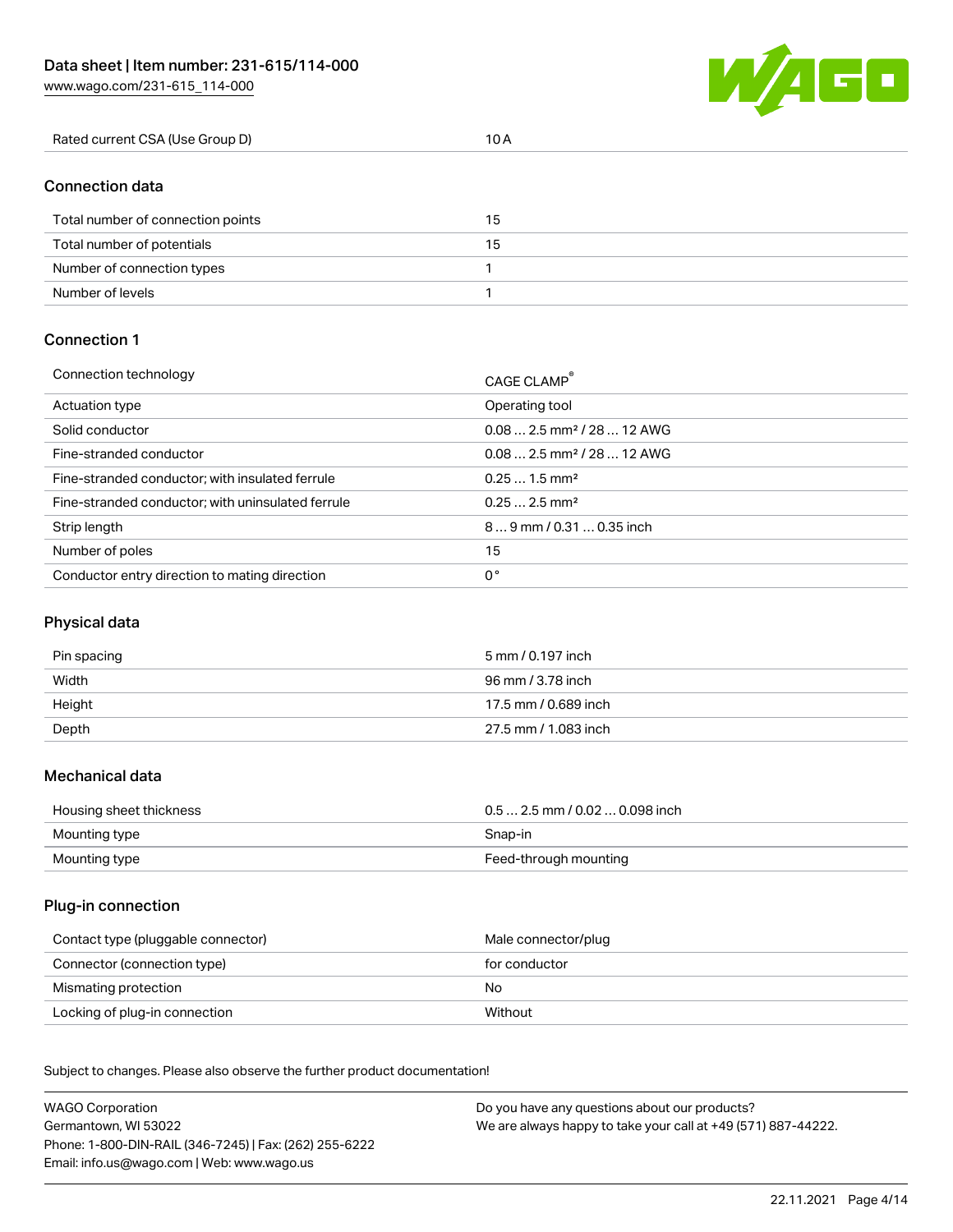

## Material data

| Color                       | gray                                   |
|-----------------------------|----------------------------------------|
| Material group              |                                        |
| Insulation material         | Polyamide (PA66)                       |
| Flammability class per UL94 | V <sub>0</sub>                         |
| Clamping spring material    | Chrome nickel spring steel (CrNi)      |
| Contact material            | Electrolytic copper (E <sub>Cu</sub> ) |
| Contact plating             | tin-plated                             |
| Fire load                   | 0.455 MJ                               |
| Weight                      | 24.6g                                  |
|                             |                                        |

#### Environmental requirements

| Limit temperature range | . +100 °C<br>$-60$ |
|-------------------------|--------------------|
|-------------------------|--------------------|

## Commercial data

| Product Group         | 3 (Multi Conn. System) |
|-----------------------|------------------------|
| PU (SPU)              | 10 Stück               |
| Packaging type        | box                    |
| Country of origin     | DE                     |
| <b>GTIN</b>           | 4050821216131          |
| Customs tariff number | 8536694040             |

### Approvals / Certificates

#### Country specific Approvals

| Logo | Approval                               | <b>Additional Approval Text</b> | Certificate<br>name |
|------|----------------------------------------|---------------------------------|---------------------|
|      | CВ<br>DEKRA Certification B.V.         | IEC 61984                       | NL-39756            |
|      | <b>CSA</b><br>DEKRA Certification B.V. | C <sub>22.2</sub>               | 1466354             |

#### Ship Approvals

|      |                             |                                 | Certificate |
|------|-----------------------------|---------------------------------|-------------|
| Logo | Approval                    | <b>Additional Approval Text</b> | name        |
|      | <b>ABS</b>                  | -                               | $19-$       |
|      | American Bureau of Shipping |                                 | HG1869876-  |

Subject to changes. Please also observe the further product documentation!

| <b>WAGO Corporation</b>                                | Do you have any questions about our products?                 |
|--------------------------------------------------------|---------------------------------------------------------------|
| Germantown, WI 53022                                   | We are always happy to take your call at +49 (571) 887-44222. |
| Phone: 1-800-DIN-RAIL (346-7245)   Fax: (262) 255-6222 |                                                               |
| Email: info.us@wago.com   Web: www.wago.us             |                                                               |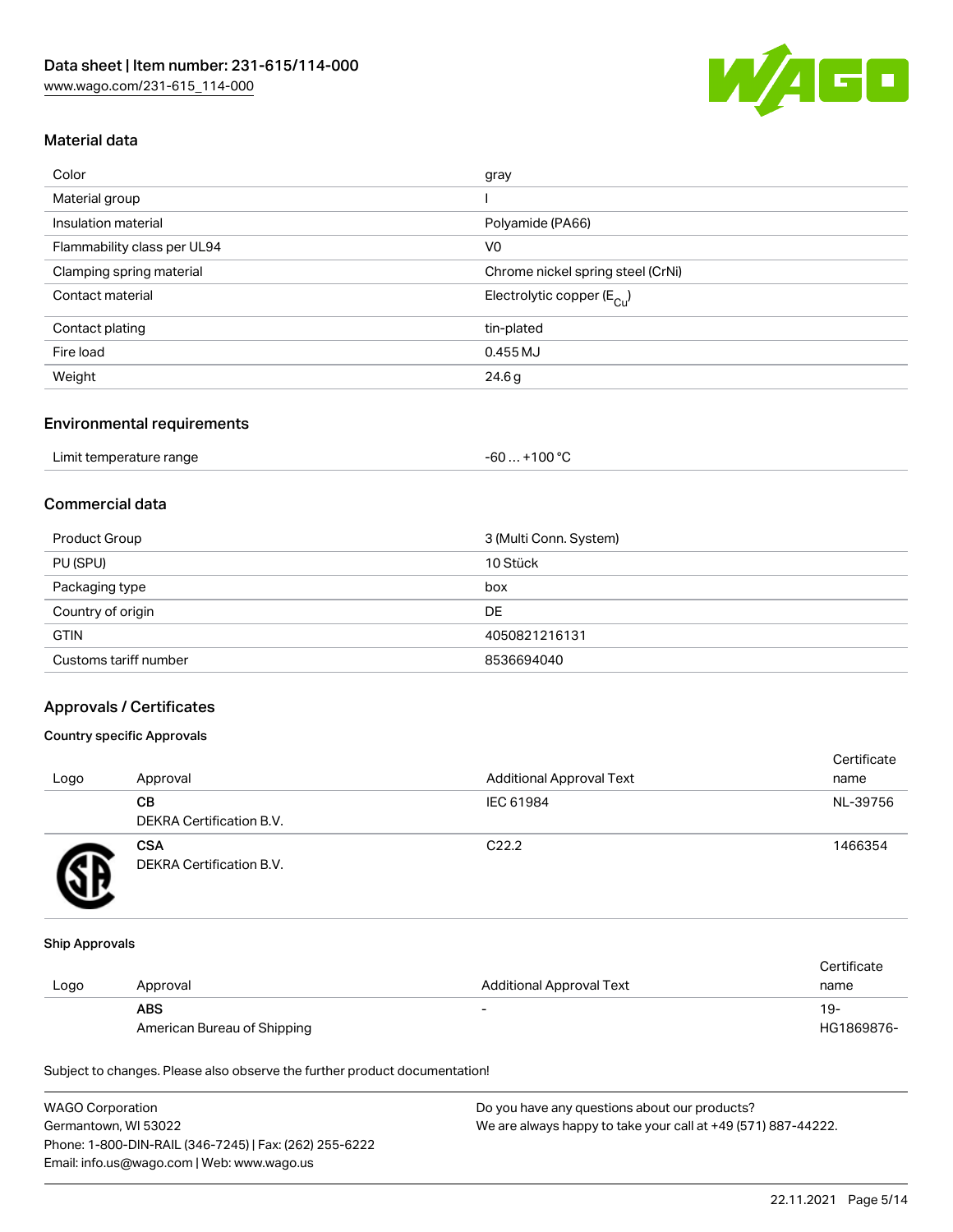

| ABS                 |                                        |                                 | <b>PDA</b>  |
|---------------------|----------------------------------------|---------------------------------|-------------|
|                     | <b>BV</b>                              | <b>IEC 60998</b>                | 11915/D0    |
|                     | Bureau Veritas S.A.                    |                                 | BV          |
| <b>BUREAU</b>       |                                        |                                 |             |
|                     | <b>DNV GL</b>                          | $\overline{\phantom{0}}$        | TAE000016Z  |
|                     | Det Norske Veritas, Germanischer Lloyd |                                 |             |
| <b>UL-Approvals</b> |                                        |                                 |             |
|                     |                                        |                                 | Certificate |
| Logo                | Approval                               | <b>Additional Approval Text</b> | name        |

| Logo     | Approval                             | <b>Additional Approval Text</b> | name   |
|----------|--------------------------------------|---------------------------------|--------|
| ſ<br>. . | UR<br>Underwriters Laboratories Inc. | <b>UL 1977</b>                  | E45171 |

# Counterpart



Item no.231-115/026-000 Female plug; 15-pole; 12 AWG max; pin spacing 5 mm; 1 conductor per pole; gray [www.wago.com/231-115/026-000](https://www.wago.com/231-115/026-000)

#### Optional accessories

| Ferrule |                                                                                                    |                      |
|---------|----------------------------------------------------------------------------------------------------|----------------------|
|         | Item no.: 216-101                                                                                  | www.wago.com/216-101 |
|         | Ferrule; Sleeve for 0.5 mm <sup>2</sup> / AWG 22; uninsulated; electro-tin plated; silver-colored  |                      |
|         | Item no.: 216-104                                                                                  |                      |
|         | Ferrule; Sleeve for 1.5 mm <sup>2</sup> / AWG 16; uninsulated; electro-tin plated; silver-colored  | www.wago.com/216-104 |
|         | Item no.: 216-106                                                                                  |                      |
|         | Ferrule; Sleeve for 2.5 mm <sup>2</sup> / AWG 14; uninsulated; electro-tin plated; silver-colored  | www.wago.com/216-106 |
|         | Item no.: 216-102                                                                                  |                      |
|         | Ferrule; Sleeve for 0.75 mm <sup>2</sup> / AWG 20; uninsulated; electro-tin plated; silver-colored | www.wago.com/216-102 |
|         | Item no.: 216-103                                                                                  |                      |
|         | Ferrule; Sleeve for 1 mm <sup>2</sup> / AWG 18; uninsulated; electro-tin plated                    | www.wago.com/216-103 |
|         | Item no.: 216-123                                                                                  |                      |
|         | Ferrule; Sleeve for 1 mm <sup>2</sup> / AWG 18; uninsulated; electro-tin plated; silver-colored    | www.wago.com/216-123 |

Subject to changes. Please also observe the further product documentation!

WAGO Corporation Germantown, WI 53022 Phone: 1-800-DIN-RAIL (346-7245) | Fax: (262) 255-6222 Email: info.us@wago.com | Web: www.wago.us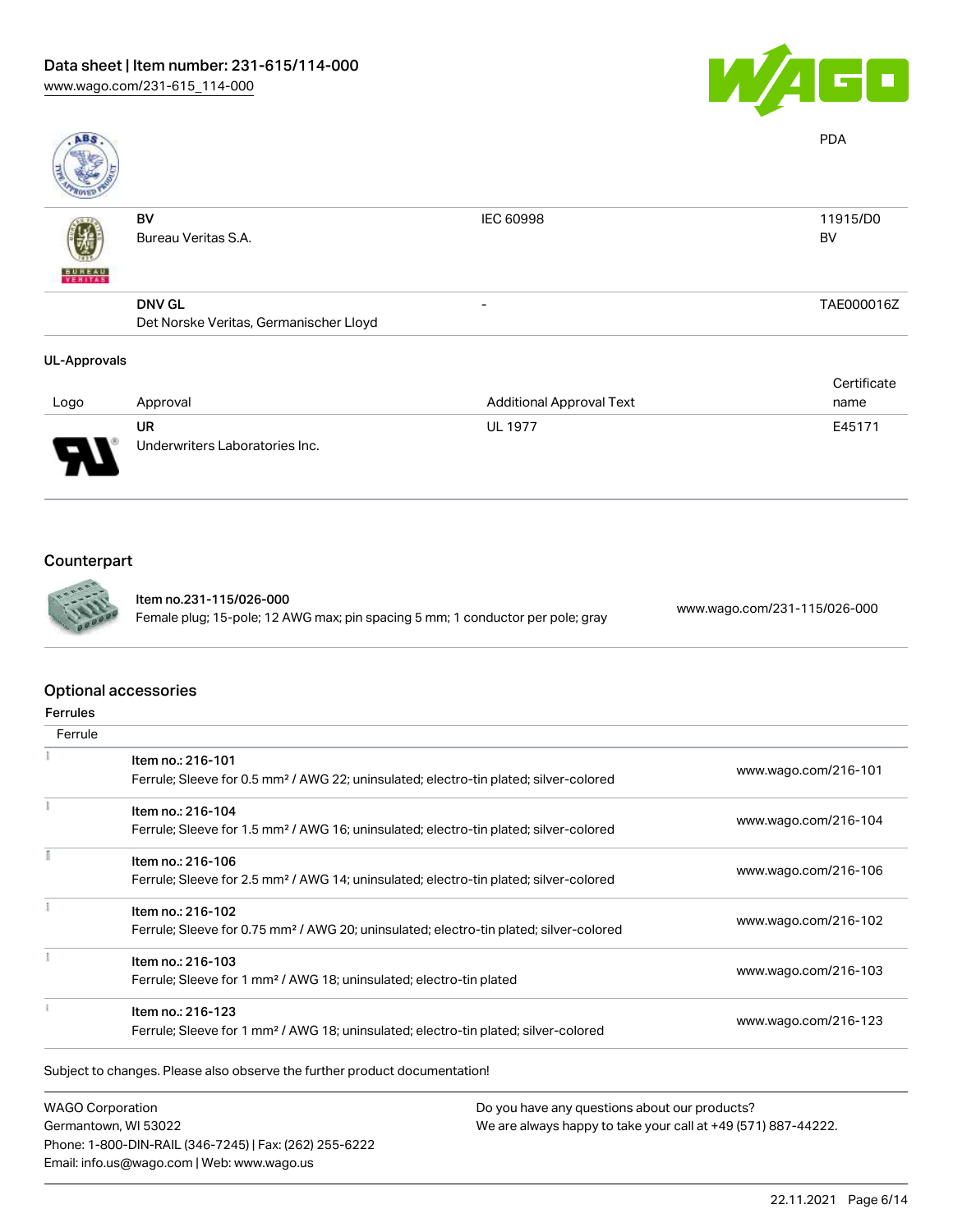## Data sheet | Item number: 231-615/114-000

[www.wago.com/231-615\\_114-000](http://www.wago.com/231-615_114-000)



|    | Item no.: 216-122<br>Ferrule; Sleeve for 0.75 mm <sup>2</sup> / AWG 20; uninsulated; electro-tin plated; silver-colored                                                                           | www.wago.com/216-122 |
|----|---------------------------------------------------------------------------------------------------------------------------------------------------------------------------------------------------|----------------------|
| Ĭ. | Item no.: 216-124<br>Ferrule; Sleeve for 1.5 mm <sup>2</sup> / AWG 16; uninsulated; electro-tin plated                                                                                            | www.wago.com/216-124 |
|    | Item no.: 216-142<br>Ferrule; Sleeve for 0.75 mm <sup>2</sup> / 18 AWG; uninsulated; electro-tin plated; electrolytic copper; gastight<br>crimped; acc. to DIN 46228, Part 1/08.92                | www.wago.com/216-142 |
|    | Item no.: 216-132<br>Ferrule; Sleeve for 0.34 mm <sup>2</sup> / AWG 24; uninsulated; electro-tin plated                                                                                           | www.wago.com/216-132 |
|    | Item no.: 216-121<br>Ferrule; Sleeve for 0.5 mm <sup>2</sup> / AWG 22; uninsulated; electro-tin plated; silver-colored                                                                            | www.wago.com/216-121 |
|    | Item no.: 216-143<br>Ferrule; Sleeve for 1 mm <sup>2</sup> / AWG 18; uninsulated; electro-tin plated; electrolytic copper; gastight<br>crimped; acc. to DIN 46228, Part 1/08.92                   | www.wago.com/216-143 |
|    | Item no.: 216-131<br>Ferrule; Sleeve for 0.25 mm <sup>2</sup> / AWG 24; uninsulated; electro-tin plated; silver-colored                                                                           | www.wago.com/216-131 |
|    | Item no.: 216-141<br>Ferrule; Sleeve for 0.5 mm <sup>2</sup> / 20 AWG; uninsulated; electro-tin plated; electrolytic copper; gastight<br>crimped; acc. to DIN 46228, Part 1/08.92                 | www.wago.com/216-141 |
| s. | Item no.: 216-152<br>Ferrule; Sleeve for 0.34 mm <sup>2</sup> / AWG 24; uninsulated; electro-tin plated                                                                                           | www.wago.com/216-152 |
| ۸  | Item no.: 216-203<br>Ferrule; Sleeve for 1 mm <sup>2</sup> / AWG 18; insulated; electro-tin plated; red                                                                                           | www.wago.com/216-203 |
|    | Item no.: 216-202<br>Ferrule; Sleeve for 0.75 mm <sup>2</sup> / 18 AWG; insulated; electro-tin plated; gray                                                                                       | www.wago.com/216-202 |
|    | Item no.: 216-151<br>Ferrule; Sleeve for 0.25 mm <sup>2</sup> / AWG 24; uninsulated; electro-tin plated                                                                                           | www.wago.com/216-151 |
| Â  | Item no.: 216-204<br>Ferrule; Sleeve for 1.5 mm <sup>2</sup> / AWG 16; insulated; electro-tin plated; black                                                                                       | www.wago.com/216-204 |
|    | Item no.: 216-144<br>Ferrule; Sleeve for 1.5 mm <sup>2</sup> / AWG 16; uninsulated; electro-tin plated; electrolytic copper; gastight<br>crimped; acc. to DIN 46228, Part 1/08.92; silver-colored | www.wago.com/216-144 |
|    | Item no.: 216-201<br>Ferrule; Sleeve for 0.5 mm <sup>2</sup> / 20 AWG; insulated; electro-tin plated; white                                                                                       | www.wago.com/216-201 |
|    | Item no.: 216-223<br>Ferrule; Sleeve for 1 mm <sup>2</sup> / AWG 18; insulated; electro-tin plated; red                                                                                           | www.wago.com/216-223 |
|    | Item no.: 216-241<br>Ferrule; Sleeve for 0.5 mm <sup>2</sup> / 20 AWG; insulated; electro-tin plated; electrolytic copper; gastight<br>crimped; acc. to DIN 46228, Part 4/09.90; white            | www.wago.com/216-241 |
|    | Item no.: 216-242                                                                                                                                                                                 |                      |

Subject to changes. Please also observe the further product documentation!

WAGO Corporation Germantown, WI 53022 Phone: 1-800-DIN-RAIL (346-7245) | Fax: (262) 255-6222 Email: info.us@wago.com | Web: www.wago.us Do you have any questions about our products? We are always happy to take your call at +49 (571) 887-44222.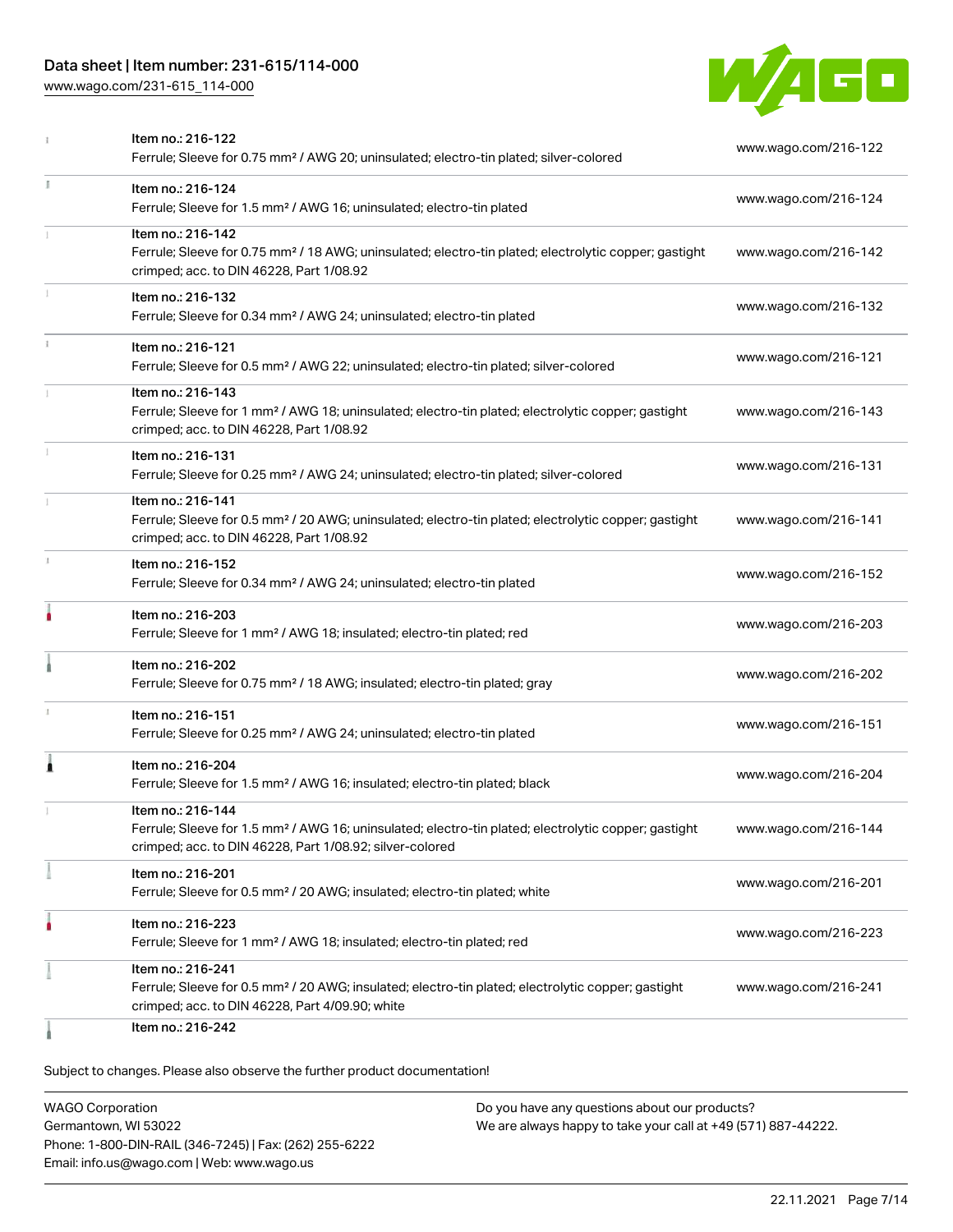[www.wago.com/231-615\\_114-000](http://www.wago.com/231-615_114-000)



|         | Ferrule; Sleeve for 0.75 mm <sup>2</sup> / 18 AWG; insulated; electro-tin plated; electrolytic copper; gastight<br>crimped; acc. to DIN 46228, Part 4/09.90; gray                                       | www.wago.com/216-242 |
|---------|---------------------------------------------------------------------------------------------------------------------------------------------------------------------------------------------------------|----------------------|
|         | Item no.: 216-222<br>Ferrule; Sleeve for 0.75 mm <sup>2</sup> / 18 AWG; insulated; electro-tin plated; gray                                                                                             | www.wago.com/216-222 |
|         | Item no.: 216-221<br>Ferrule; Sleeve for 0.5 mm <sup>2</sup> / 20 AWG; insulated; electro-tin plated; white                                                                                             | www.wago.com/216-221 |
| Ă       | Item no.: 216-224<br>Ferrule; Sleeve for 1.5 mm <sup>2</sup> / AWG 16; insulated; electro-tin plated; black                                                                                             | www.wago.com/216-224 |
|         | Item no.: 216-243<br>Ferrule; Sleeve for 1 mm <sup>2</sup> / AWG 18; insulated; electro-tin plated; electrolytic copper; gastight crimped; www.wago.com/216-243<br>acc. to DIN 46228, Part 4/09.90; red |                      |
| 1       | Item no.: 216-244<br>Ferrule; Sleeve for 1.5 mm <sup>2</sup> / AWG 16; insulated; electro-tin plated; electrolytic copper; gastight<br>crimped; acc. to DIN 46228, Part 4/09.90; black                  | www.wago.com/216-244 |
|         | Item no.: 216-263<br>Ferrule; Sleeve for 1 mm <sup>2</sup> / AWG 18; insulated; electro-tin plated; electrolytic copper; gastight crimped; www.wago.com/216-263<br>acc. to DIN 46228, Part 4/09.90; red |                      |
| 1       | Item no.: 216-264<br>Ferrule; Sleeve for 1.5 mm <sup>2</sup> / AWG 16; insulated; electro-tin plated; electrolytic copper; gastight<br>crimped; acc. to DIN 46228, Part 4/09.90; black                  | www.wago.com/216-264 |
| Â       | Item no.: 216-284<br>Ferrule; Sleeve for 1.5 mm <sup>2</sup> / AWG 16; insulated; electro-tin plated; electrolytic copper; gastight<br>crimped; acc. to DIN 46228, Part 4/09.90; black                  | www.wago.com/216-284 |
|         | Item no.: 216-262<br>Ferrule; Sleeve for 0.75 mm <sup>2</sup> / 18 AWG; insulated; electro-tin plated; electrolytic copper; gastight<br>crimped; acc. to DIN 46228, Part 4/09.90; gray                  | www.wago.com/216-262 |
|         | Item no.: 216-301<br>Ferrule; Sleeve for 0.25 mm <sup>2</sup> / AWG 24; insulated; electro-tin plated; yellow                                                                                           | www.wago.com/216-301 |
|         | Item no.: 216-321<br>Ferrule; Sleeve for 0.25 mm <sup>2</sup> / AWG 24; insulated; electro-tin plated; yellow                                                                                           | www.wago.com/216-321 |
| ì       | Item no.: 216-322<br>Ferrule; Sleeve for 0.34 mm <sup>2</sup> / 22 AWG; insulated; electro-tin plated; green                                                                                            | www.wago.com/216-322 |
|         | Item no.: 216-302<br>Ferrule; Sleeve for 0.34 mm <sup>2</sup> / 22 AWG; insulated; electro-tin plated; light turquoise                                                                                  | www.wago.com/216-302 |
| Coding  |                                                                                                                                                                                                         |                      |
| Coding  |                                                                                                                                                                                                         |                      |
|         | Item no.: 231-129<br>Coding key; snap-on type; light gray                                                                                                                                               | www.wago.com/231-129 |
| Jumpers |                                                                                                                                                                                                         |                      |
| Jumper  |                                                                                                                                                                                                         |                      |
|         | Item no.: 231-905<br>Jumper; for conductor entry; 5-way; insulated; gray                                                                                                                                | www.wago.com/231-905 |
|         | Subject to changes. Please also observe the further product documentation!                                                                                                                              |                      |

WAGO Corporation Germantown, WI 53022 Phone: 1-800-DIN-RAIL (346-7245) | Fax: (262) 255-6222 Email: info.us@wago.com | Web: www.wago.us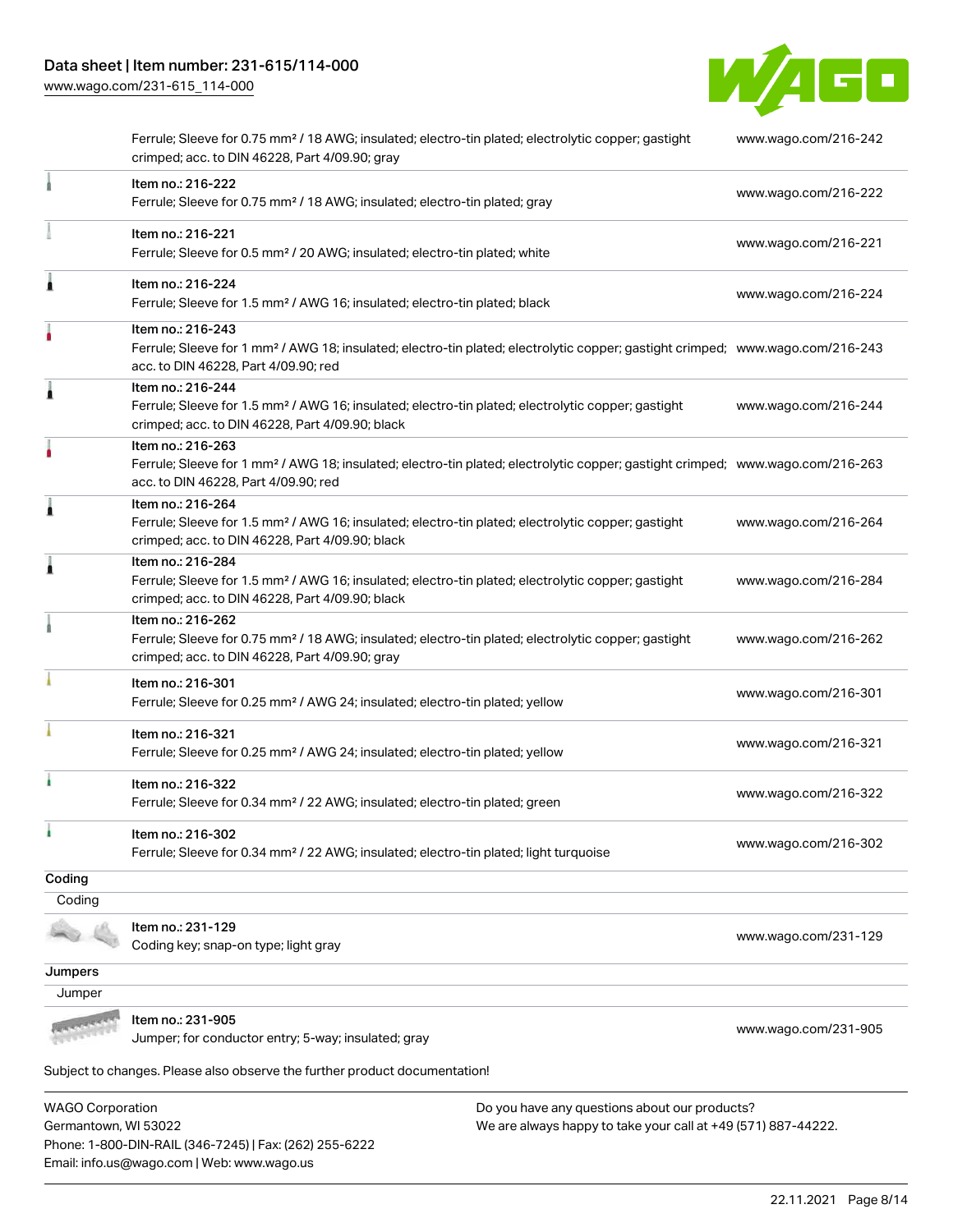## Data sheet | Item number: 231-615/114-000

[www.wago.com/231-615\\_114-000](http://www.wago.com/231-615_114-000)



|                     | ltem no.: 231-903<br>Jumper; for conductor entry; 3-way; insulated; gray                                                                                                                        | www.wago.com/231-903             |
|---------------------|-------------------------------------------------------------------------------------------------------------------------------------------------------------------------------------------------|----------------------------------|
|                     | Item no.: 231-907<br>Jumper; for conductor entry; 7-way; insulated; gray                                                                                                                        | www.wago.com/231-907             |
|                     | ltem no.: 231-910<br>Jumper; for conductor entry; 10-way; insulated; gray                                                                                                                       | www.wago.com/231-910             |
|                     | ltem no.: 231-902<br>Jumper; for conductor entry; 2-way; insulated; gray                                                                                                                        | www.wago.com/231-902             |
| Insulations stops   |                                                                                                                                                                                                 |                                  |
| Insulation stop     |                                                                                                                                                                                                 |                                  |
| Lee                 | Item no.: 231-672<br>Insulation stop; 0.75 - 1 mm <sup>2</sup> ; dark gray                                                                                                                      | www.wago.com/231-672             |
|                     | Item no.: 231-670<br>Insulation stop; 0.08-0.2 mm <sup>2</sup> / 0.2 mm <sup>2</sup> "s"; white                                                                                                 | www.wago.com/231-670             |
| LEE                 | Item no.: 231-671<br>Insulation stop; 0.25 - 0.5 mm <sup>2</sup> ; light gray                                                                                                                   | www.wago.com/231-671             |
| Marking accessories |                                                                                                                                                                                                 |                                  |
| Marking strip       |                                                                                                                                                                                                 |                                  |
|                     | Item no.: 210-331/500-103<br>Marking strips; as a DIN A4 sheet; MARKED; 1-12 (300x); Height of marker strip: 2.3 mm/0.091 in; Strip<br>length 182 mm; Horizontal marking; Self-adhesive; white  | www.wago.com/210-331<br>/500-103 |
|                     | Item no.: 210-331/500-104<br>Marking strips; as a DIN A4 sheet; MARKED; 13-24 (300x); Height of marker strip: 2.3 mm/0.091 in; Strip<br>length 182 mm; Horizontal marking; Self-adhesive; white | www.wago.com/210-331<br>/500-104 |
|                     | Item no.: 210-332/500-202<br>Marking strips; as a DIN A4 sheet; MARKED; 1-16 (160x); Height of marker strip: 3 mm; Strip length 182<br>mm; Horizontal marking; Self-adhesive; white             | www.wago.com/210-332<br>/500-202 |
|                     | Item no.: 210-332/500-206<br>Marking strips; as a DIN A4 sheet; MARKED; 33-48 (160x); Height of marker strip: 3 mm; Strip length<br>182 mm; Horizontal marking; Self-adhesive; white            | www.wago.com/210-332<br>/500-206 |
|                     | Item no.: 210-332/500-205<br>Marking strips; as a DIN A4 sheet; MARKED; 1-32 (80x); Height of marker strip: 3 mm; Strip length 182<br>mm; Horizontal marking; Self-adhesive; white              | www.wago.com/210-332<br>/500-205 |
|                     | Item no.: 210-332/500-204                                                                                                                                                                       |                                  |

Subject to changes. Please also observe the further product documentation!

WAGO Corporation Germantown, WI 53022 Phone: 1-800-DIN-RAIL (346-7245) | Fax: (262) 255-6222 Email: info.us@wago.com | Web: www.wago.us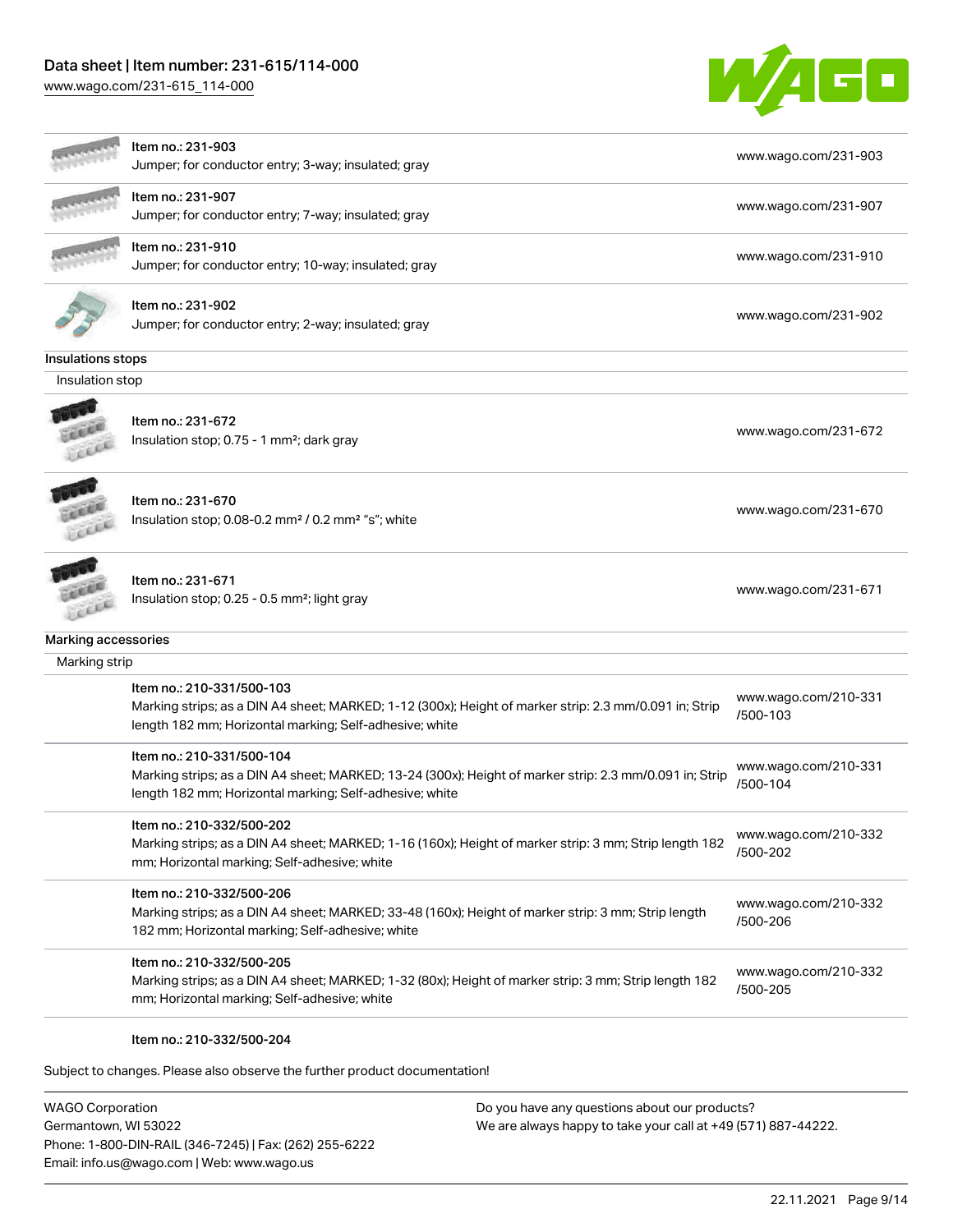

Marking strips; as a DIN A4 sheet; MARKED; 17-32 (160x); Height of marker strip: 3 mm; Strip length 182 mm; Horizontal marking; Self-adhesive; white [www.wago.com/210-332](http://www.wago.com/210-332/500-204)

[/500-204](http://www.wago.com/210-332/500-204)

| Tools          |                                                                                                                  |                      |  |
|----------------|------------------------------------------------------------------------------------------------------------------|----------------------|--|
| Operating tool |                                                                                                                  |                      |  |
|                | Item no.: 209-130<br>Operating tool; suitable for 264, 280 and 281 Series; 1-way; of insulating material; white  | www.wago.com/209-130 |  |
|                | Item no.: 209-132<br>Operating tool; for connecting comb-style jumper bar; 2-way; of insulating material         | www.wago.com/209-132 |  |
|                | Item no.: 231-159<br>Operating tool; natural                                                                     | www.wago.com/231-159 |  |
|                | Item no.: 210-250<br>Operating tool; for MCS MINI & MIDI with CAGE CLAMP® connection; red                        | www.wago.com/210-250 |  |
|                | Item no.: 231-231<br>Combination operating tool; red                                                             | www.wago.com/231-231 |  |
|                | Item no.: 210-657<br>Operating tool; Blade: 3.5 x 0.5 mm; with a partially insulated shaft; short; multicoloured | www.wago.com/210-657 |  |
|                | Item no.: 210-720<br>Operating tool; Blade: 3.5 x 0.5 mm; with a partially insulated shaft; multicoloured        | www.wago.com/210-720 |  |
|                | Item no.: 231-131<br>Operating tool; made of insulating material; 1-way; loose; white                            | www.wago.com/231-131 |  |
|                | Item no.: 231-291<br>Operating tool; made of insulating material; 1-way; loose; red                              | www.wago.com/231-291 |  |
|                | Item no.: 280-432<br>Operating tool; made of insulating material; 2-way; white                                   | www.wago.com/280-432 |  |
|                | Item no.: 280-434<br>Operating tool; made of insulating material; 4-way                                          | www.wago.com/280-434 |  |
|                | Item no.: 280-437<br>Operating tool; made of insulating material; 7-way                                          | www.wago.com/280-437 |  |
|                | Item no.: 280-440<br>Operating tool; made of insulating material; 10-way                                         | www.wago.com/280-440 |  |
|                | Item no.: 280-435<br>Operating tool; made of insulating material; 5-way; gray                                    | www.wago.com/280-435 |  |

Subject to changes. Please also observe the further product documentation!

| WAGO Corporation                                       | Do you have any questions about our products?                 |  |
|--------------------------------------------------------|---------------------------------------------------------------|--|
| Germantown. WI 53022                                   | We are always happy to take your call at +49 (571) 887-44222. |  |
| Phone: 1-800-DIN-RAIL (346-7245)   Fax: (262) 255-6222 |                                                               |  |
| Email: info.us@wago.com   Web: www.wago.us             |                                                               |  |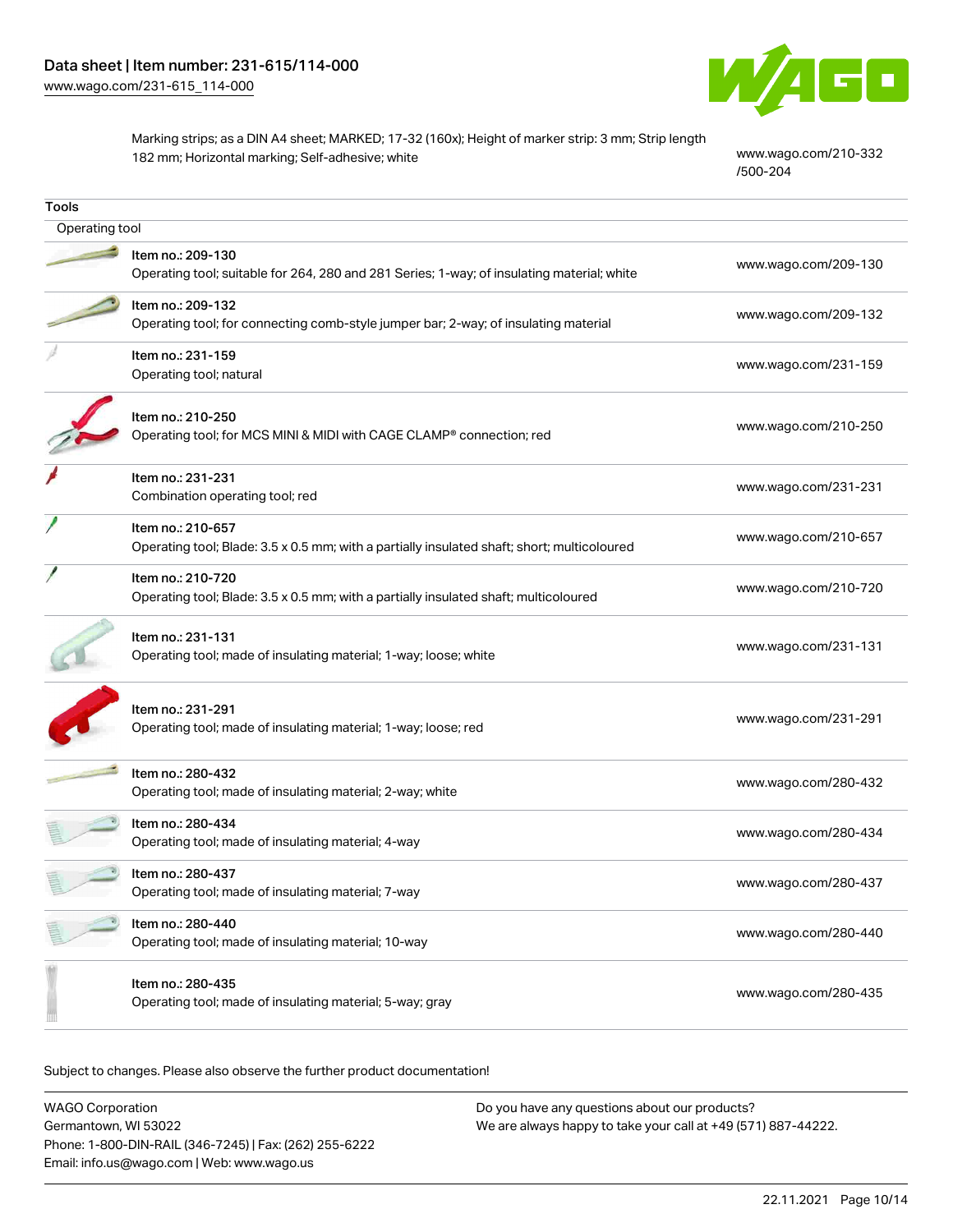## Data sheet | Item number: 231-615/114-000

[www.wago.com/231-615\\_114-000](http://www.wago.com/231-615_114-000)



|                               | Item no.: 280-436<br>Operating tool; made of insulating material; 6-way     |                      |                      | www.wago.com/280-436 |  |
|-------------------------------|-----------------------------------------------------------------------------|----------------------|----------------------|----------------------|--|
|                               | Item no.: 280-438<br>Operating tool; made of insulating material; 8-way     | www.wago.com/280-438 |                      |                      |  |
|                               | Item no.: 280-433<br>Operating tool; made of insulating material; 3-way     |                      |                      | www.wago.com/280-433 |  |
| Cover                         |                                                                             |                      |                      |                      |  |
| Cover                         |                                                                             |                      |                      |                      |  |
|                               | Item no.: 231-668<br>Lockout caps; for covering unused clamping units; gray |                      | www.wago.com/231-668 |                      |  |
| <b>Downloads</b>              |                                                                             |                      |                      |                      |  |
| Documentation                 |                                                                             |                      |                      |                      |  |
| <b>Additional Information</b> |                                                                             |                      |                      |                      |  |
| Technical explanations        |                                                                             | 2019 Apr 3           | pdf<br>2.0 MB        | Download             |  |
|                               |                                                                             |                      |                      |                      |  |
| <b>CAD files</b>              |                                                                             |                      |                      |                      |  |
| CAD data                      |                                                                             |                      |                      |                      |  |
|                               | 2D/3D Models 231-615/114-000                                                |                      | URL                  | Download             |  |
| <b>CAE</b> data               |                                                                             |                      |                      |                      |  |
|                               | ZUKEN Portal 231-615/114-000                                                |                      | <b>URL</b>           | Download             |  |

#### Environmental Product Compliance

#### Compliance Search

| Environmental Product Compliance 231-615/114-000                                                       | URL | Download |
|--------------------------------------------------------------------------------------------------------|-----|----------|
| 1-conductor male connector; CAGE CLAMP <sup>®</sup> ; 2.5 mm <sup>2</sup> ; Pin spacing 5 mm; 15-pole; |     |          |
| Snap-in flange; 2,50 mm <sup>2</sup> ; gray                                                            |     |          |

#### Installation Notes

#### Application

Subject to changes. Please also observe the further product documentation!

WAGO Corporation Germantown, WI 53022 Phone: 1-800-DIN-RAIL (346-7245) | Fax: (262) 255-6222 Email: info.us@wago.com | Web: www.wago.us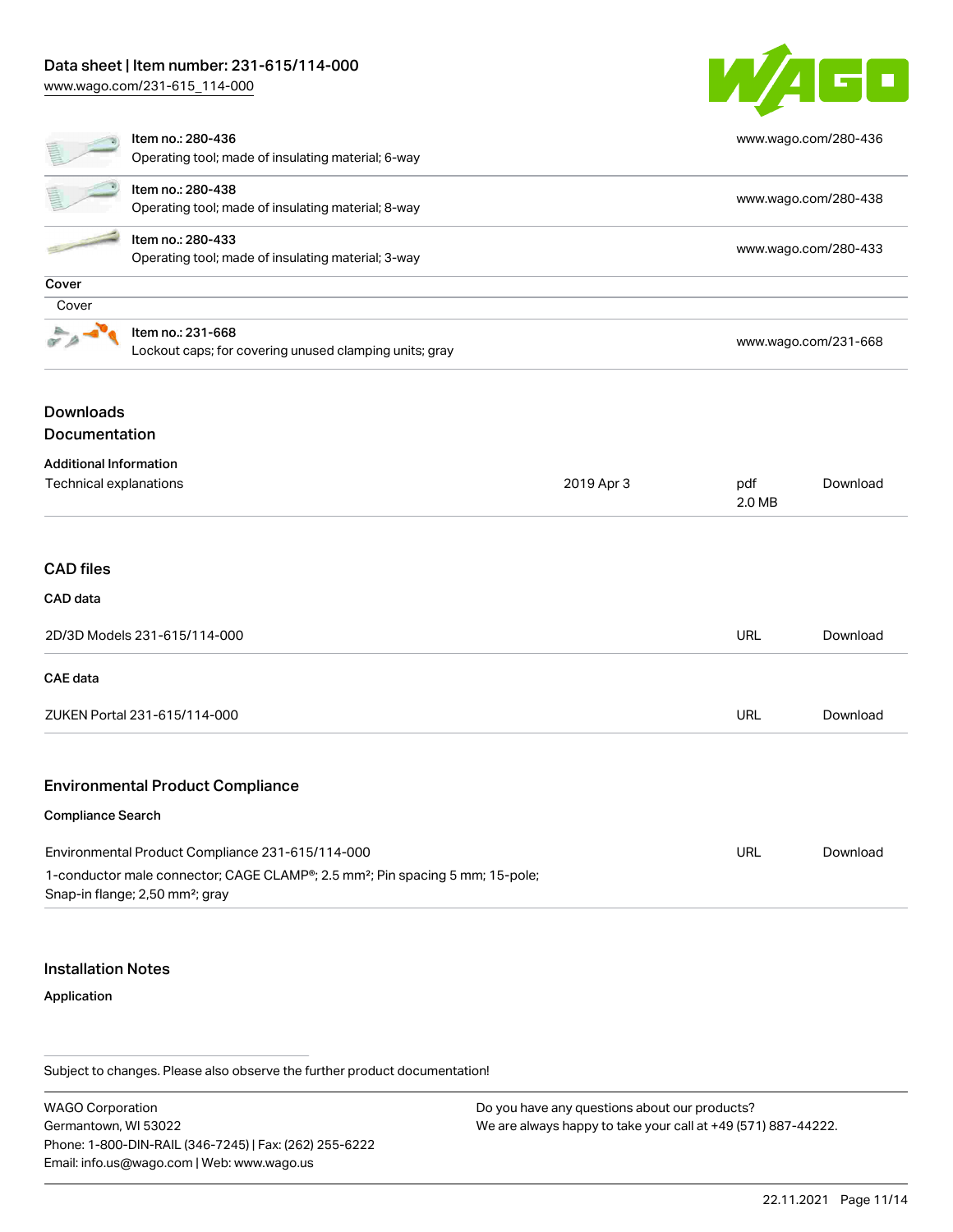



Male connector, with snap-in flanges, for feedthrough applications, for 0.5 … 2.5 mm plate thickness



Inserting a conductor via 3.5 mm screwdriver – CAGE CLAMP® actuation parallel to conductor entry.



Inserting a conductor via 3.5 mm screwdriver – CAGE CLAMP® actuation perpendicular to conductor entry.



Inserting a conductor into CAGE CLAMP® unit via operating lever (231-291).



Inserting a conductor via operating tool.

Coding

Subject to changes. Please also observe the further product documentation!

WAGO Corporation Germantown, WI 53022 Phone: 1-800-DIN-RAIL (346-7245) | Fax: (262) 255-6222 Email: info.us@wago.com | Web: www.wago.us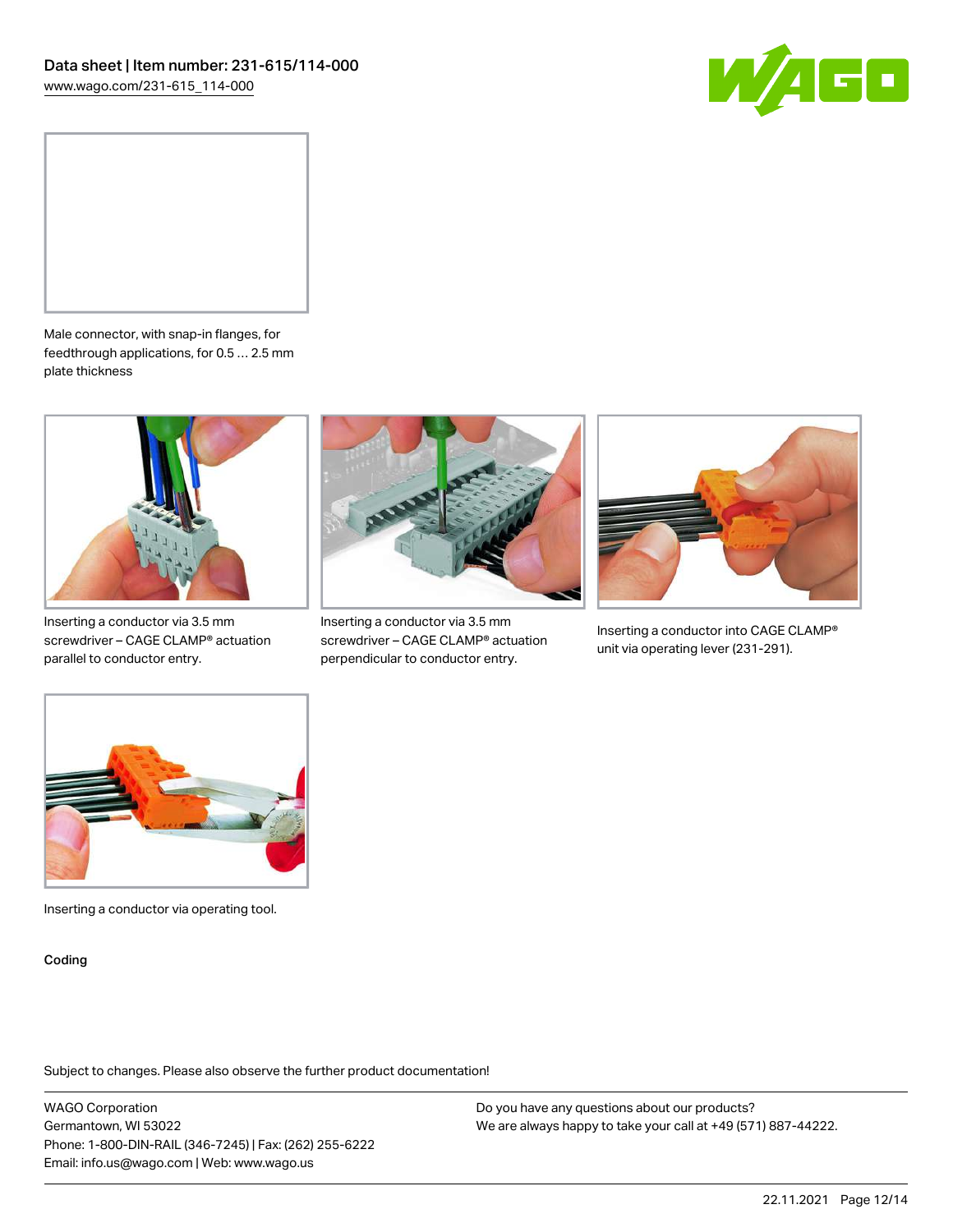



Coding a male header – fitting coding key(s).



Testing – female connector with CAGE CLAMP®

Integrated test ports for testing perpendicular to conductor entry via 2 or 2.3 mm Ø test plug

#### Installation



Male connector with strain relief plate



Strain relief housing shown with a male connector equipped with CAGE CLAMP®

#### Marking

Subject to changes. Please also observe the further product documentation!

WAGO Corporation Germantown, WI 53022 Phone: 1-800-DIN-RAIL (346-7245) | Fax: (262) 255-6222 Email: info.us@wago.com | Web: www.wago.us